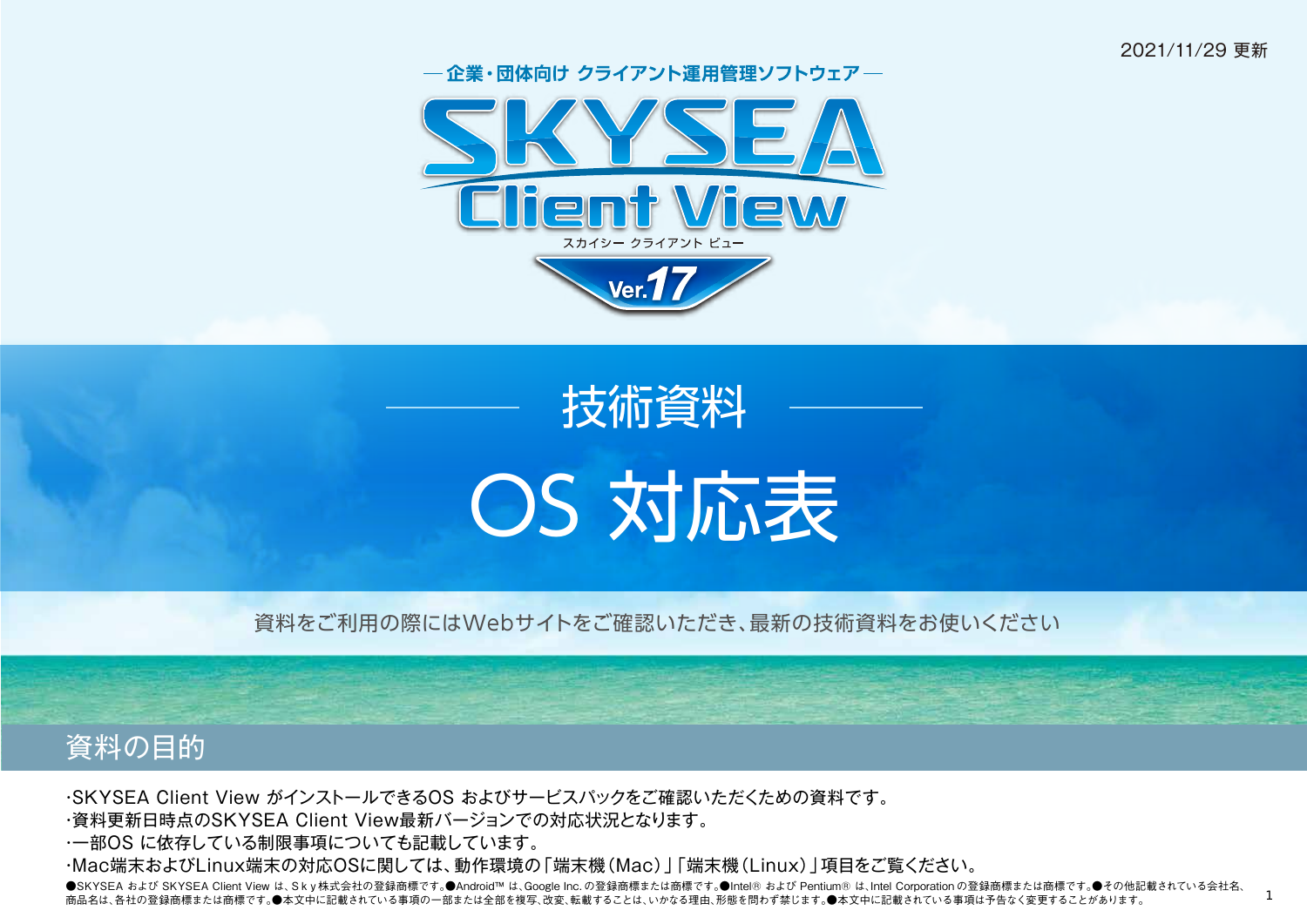$<$ サーバーOS>

| OS名                    | Edition                       | <b>Service Pack</b><br>Update | マスター<br>サーバー                | データ<br>サーバー              | 管理機                      | 端末機                      | ログ解析<br>サーバー             |                          |                          |                          |                          | 資産データ/ログデータ HTTPゲートウェイ サーバー監査 モバイル情報 モバイル情報  申請・承認   残業申請<br> Web閲覧機能サーバー   サーバー   サーバー監査  収集サーバー   中継サーバー ワークフローシステム Webシステム |                          |                          | 在席確認・イン<br>スタントメッセージ<br>機能サーバー |
|------------------------|-------------------------------|-------------------------------|-----------------------------|--------------------------|--------------------------|--------------------------|--------------------------|--------------------------|--------------------------|--------------------------|--------------------------|-------------------------------------------------------------------------------------------------------------------------------|--------------------------|--------------------------|--------------------------------|
| Windows Server 2022    | Standard Edition x64          | $\sim$                        | ○※9                         | $\circ$                  | $\circ$                  | $\circ$                  | $\circ$                  | ○※9                      | $\circ$                  | $\circ$                  | $\circ$                  | $\circ$                                                                                                                       | ○※9                      | ○ ※ 9                    | ○※9                            |
|                        | Datacenter x64                |                               | ○※9                         | $\circ$                  | $\bigcirc$               | $\bigcirc$               | $\circ$                  | $\circ$ *9               | $\circ$                  | $\circ$                  | $\bigcirc$               | $\bigcirc$                                                                                                                    | ○※9                      | ○※9                      | ○※9                            |
|                        | Datacenter: Azure Edition x64 |                               |                             | $\sim$                   | $\sim$                   | $\bigcirc$               |                          |                          | $\overline{\phantom{a}}$ | $\overline{\phantom{a}}$ |                          | $\overline{\phantom{a}}$                                                                                                      | $\overline{\phantom{a}}$ |                          | $\sim$                         |
|                        | Essentials x64                | $\overline{\phantom{a}}$      | $\overline{\phantom{a}}$    | $\overline{\phantom{a}}$ | $\overline{\phantom{a}}$ | $\overline{\phantom{a}}$ | $\overline{\phantom{a}}$ | $\overline{\phantom{a}}$ | $\overline{\phantom{a}}$ | $\sim$                   | $\sim$                   | $\overline{\phantom{a}}$                                                                                                      | $\overline{\phantom{a}}$ | $\overline{\phantom{a}}$ | $\sim$                         |
| Windows Server 2019    | Standard Edition x64          | $\overline{\phantom{a}}$      | $\circ$                     | $\circ$                  | $\circ$                  | $\circ$                  | $\circ$ $*$ 2            | ○※3※7                    | $\oslash$ *5             | $\circ$                  | $\circlearrowright$      | $\circ$                                                                                                                       | ○※3※7                    | ○※6※7                    | O X7                           |
|                        | Datacenter x64                | $\overline{\phantom{a}}$      | $\circ$                     | $\bigcirc$               | $\circ$                  | $\circ$                  | ○※2                      | ○※3※7                    | ○※5                      | $\bigcirc$               | $\bigcirc$               | $\bigcirc$                                                                                                                    | ○※3※7                    | ○※6※7                    | ○※7                            |
|                        | Essentials x64                | $\overline{\phantom{a}}$      | $\overline{\phantom{a}}$    | $\overline{\phantom{a}}$ | $\overline{\phantom{a}}$ | $\sim$                   | $\sim$                   | $\overline{\phantom{a}}$ | $\overline{\phantom{a}}$ | $\overline{\phantom{a}}$ | $\blacksquare$           | $\sim$                                                                                                                        | $\overline{\phantom{a}}$ | $\sim$                   | $\overline{\phantom{a}}$       |
| Windows Server 2016    | Standard Edition x64          |                               | $\circ$                     | $\circ$                  | $\bigcirc$               | $\bigcirc$               | ○※2                      | ○※3※7                    | $\oslash$ *5             | $\circ$                  | $\circ$                  | $\circ$                                                                                                                       | ○※3※7                    | ○※6※7                    | ○※7                            |
|                        | Datacenter x64                |                               | $\circ$                     | $\bigcirc$               | $\circ$                  | $\circ$                  | $\circ$ *2               | ○※3※7                    | $\oslash$ *5             | $\bigcirc$               | $\bigcirc$               | $\bigcirc$                                                                                                                    | ○※3※7                    | ○※6※7                    | $\bigcirc\$ 7                  |
|                        | Essentials x64                | $\sim$                        | $\sim$                      | $\sim$                   | $\sim$                   | $\sim$                   | $\sim$                   | $\sim$                   | $\sim$                   | $\sim$                   | $\sim$                   | $\sim$                                                                                                                        | $\overline{\phantom{a}}$ | $\sim$                   | $\sim$                         |
| Windows Server 2012    | Standard                      |                               | $\circ$                     | $\bigcirc$               | $\circ$                  | $\circ$                  | $\oslash$ *2             | ○※3※8                    | ○※5                      | $\bigcirc$               | $\sim$                   | $\bigcirc$                                                                                                                    | ○※3※8                    | ○※6※8                    | ○ ※ 8                          |
|                        | Datacenter                    | $\overline{\phantom{a}}$      | $\bigcirc$                  | $\circ$                  | $\bigcirc$               | $\circ$                  | $\oslash$ $\times$ 2     | ○※3※8                    | ○※5                      | $\circ$                  | $\overline{\phantom{a}}$ | $\circ$                                                                                                                       | ○※3※8                    | O*6*8                    | ◯ $%8$                         |
| Windows Server 2012 R2 | Standard                      |                               | $\circ$                     | $\circ$                  | $\circ$                  | $\circ$                  | ○※2                      | ○※3※8                    | ○※5                      | $\circ$                  |                          | $\bigcirc$                                                                                                                    | ○※3※8                    | ○※6※8                    | ○ ※ 8                          |
|                        | Datacenter                    |                               | $\circ$                     | $\circ$                  | $\circ$                  | $\circ$                  | ◯ $%2$                   | ○※3※8                    | $\circ$ $*$ 5            | $\bigcirc$               |                          | $\bigcirc$                                                                                                                    | ○※3※8                    | ○※6※8                    | ◯ $%8$                         |
| Windows Server 2008    | <b>Standard Edition</b>       | SP <sub>1</sub>               | $\overline{\phantom{a}}$    | $\sim$                   | $\circ$                  | $\circ$                  | $\overline{\phantom{a}}$ | $\sim$                   | $\sim$                   | $\bigcirc$               | $\sim$                   | $\sim$                                                                                                                        | $\blacksquare$           | $\sim$                   | $\overline{\phantom{a}}$       |
|                        |                               | SP <sub>2</sub>               | $\overline{\phantom{a}}$    | $\overline{\phantom{a}}$ | $\circ$                  | $\circ$                  | $\overline{\phantom{a}}$ | $\overline{\phantom{a}}$ | $\overline{\phantom{a}}$ | $\bigcirc$               | $\sim$                   | $\overline{\phantom{a}}$                                                                                                      | $\overline{\phantom{a}}$ | $\overline{\phantom{a}}$ | $\overline{\phantom{a}}$       |
|                        | <b>Enterprise Edition</b>     | SP <sub>1</sub>               | $\sim$                      | $\sim$                   | $\circ$                  | $\circ$                  | $\sim$                   | $\overline{\phantom{a}}$ | $\overline{\phantom{a}}$ | $\circ$                  | $\sim$                   | $\sim$                                                                                                                        | $\blacksquare$           | $\overline{\phantom{a}}$ | $\overline{\phantom{a}}$       |
|                        |                               | SP <sub>2</sub>               | $\mathcal{L}_{\mathcal{A}}$ | $\sim$                   | $\circ$                  | $\bigcirc$               | $\sim$                   | $\overline{\phantom{a}}$ | $\overline{\phantom{a}}$ | $\bigcirc$               | $\sim$                   | $\sim$                                                                                                                        | $\overline{\phantom{a}}$ | $\overline{\phantom{a}}$ | $\blacksquare$                 |
|                        | Standard Edition x64          | SP <sub>1</sub>               | $\sim$                      | $\sim$                   | $\circ$                  | $\circ$                  |                          |                          |                          | $\circ$                  | $\sim$                   | $\sim$                                                                                                                        | $\sim$                   | $\sim$                   | $\sim$                         |
|                        |                               | SP <sub>2</sub>               | $\overline{\phantom{a}}$    | $\overline{\phantom{a}}$ | $\circ$                  | $\circ$                  |                          | $\overline{\phantom{a}}$ | $\sim$                   | $\bigcirc$               | $\overline{\phantom{a}}$ | $\overline{\phantom{a}}$                                                                                                      | $\sim$                   | $\overline{\phantom{a}}$ | $\overline{\phantom{a}}$       |
|                        | Enterprise Edition x64        | SP <sub>1</sub>               | $\sim$                      | $\overline{\phantom{a}}$ | $\circ$                  | $\circ$                  | $\sim$                   | $\sim$                   | $\overline{a}$           | $\circ$                  | $\sim$                   | $\sim$                                                                                                                        | $\sim$                   | $\overline{\phantom{a}}$ | $\sim$                         |
|                        |                               | SP <sub>2</sub>               | $\sim$                      | $\sim$                   | $\circ$                  | $\circ$                  | $\overline{a}$           | $\overline{\phantom{a}}$ | $\overline{\phantom{a}}$ | $\circ$                  | $\sim$                   | $\sim$                                                                                                                        | $\overline{\phantom{a}}$ | $\sim$                   | $\sim$                         |
| Windows Server 2008 R2 | <b>Standard Edition</b>       | $\overline{\phantom{a}}$      | $\sim$                      | $\sim$                   | $\circ$                  | $\circlearrowright$      | $\overline{\phantom{a}}$ | $\overline{\phantom{a}}$ | $\overline{\phantom{a}}$ | $\circlearrowright$      | $\overline{\phantom{a}}$ | $\overline{\phantom{a}}$                                                                                                      | $\overline{\phantom{a}}$ | $\blacksquare$           | $\sim$                         |
|                        |                               | SP <sub>1</sub>               | $\mathcal{L}_{\mathcal{A}}$ | $\sim$                   | $\circ$                  | $\circ$                  | $\sim$                   | $\overline{\phantom{a}}$ | $\overline{\phantom{a}}$ | $\bigcirc$               | $\sim$                   | $\overline{\phantom{a}}$                                                                                                      | $\sim$                   | $\sim$                   |                                |
|                        | <b>Enterprise Edition</b>     | $\overline{\phantom{a}}$      | $\blacksquare$              | $\overline{\phantom{a}}$ | $\bigcirc$               | $\bigcirc$               | $\overline{\phantom{a}}$ |                          | $\overline{\phantom{a}}$ | $\bigcirc$               | $\sim$                   | $\overline{\phantom{a}}$                                                                                                      | $\overline{\phantom{a}}$ | $\overline{\phantom{a}}$ | $\tilde{\phantom{a}}$          |
|                        |                               | SP <sub>1</sub>               | $\overline{\phantom{a}}$    | $\blacksquare$           | $\circ$                  | $\circ$                  | $\overline{\phantom{a}}$ | $\overline{\phantom{a}}$ | $\sim$                   | $\circ$                  | $\overline{\phantom{a}}$ | $\blacksquare$                                                                                                                | $\sim$                   | $\overline{\phantom{a}}$ | $\sim$                         |
| Windows Server 2003    | <b>Standard Edition</b>       | $\overline{\phantom{a}}$      | $\overline{\phantom{a}}$    | $\overline{\phantom{a}}$ | $\overline{\phantom{a}}$ | $\sim$                   | $\overline{\phantom{a}}$ | $\overline{\phantom{a}}$ | $\overline{\phantom{a}}$ | $\sim$                   | $\sim$                   | $\overline{\phantom{a}}$                                                                                                      | $\overline{\phantom{a}}$ | $\overline{\phantom{a}}$ | $\overline{\phantom{a}}$       |
|                        |                               | SP <sub>1</sub>               | $\sim$                      | $\sim$                   | $\circ$                  | $\circ$                  | $\sim$                   | $\overline{\phantom{a}}$ | $\overline{\phantom{a}}$ | $\circ$                  | $\sim$                   | $\sim$                                                                                                                        | $\sim$                   | $\overline{\phantom{a}}$ | $\sim$                         |
|                        |                               | SP <sub>2</sub>               | $\mathcal{L}_{\mathcal{A}}$ | $\sim$                   | $\circ$                  | $\circ$                  | $\sim$                   | $\overline{\phantom{a}}$ | $\overline{\phantom{a}}$ | $\circ$                  | $\sim$                   | $\mathcal{L}$                                                                                                                 | $\overline{\phantom{a}}$ | $\sim$                   | $\blacksquare$                 |
|                        | <b>Enterprise Edition</b>     |                               | $\overline{a}$              | $\overline{\phantom{a}}$ | $\overline{a}$           | $\overline{\phantom{a}}$ | $\overline{\phantom{a}}$ | $\sim$                   | $\overline{\phantom{a}}$ |                          | $\sim$                   | $\overline{\phantom{a}}$                                                                                                      | $\sim$                   | $\sim$                   | $\sim$                         |
|                        |                               | SP <sub>1</sub>               | $\blacksquare$              | $\sim$                   | $\circ$                  | $\circ$                  | $\sim$                   | $\overline{\phantom{a}}$ | $\overline{\phantom{a}}$ | $\bigcirc$               | $\sim$                   | $\sim$                                                                                                                        | $\overline{\phantom{a}}$ | $\sim$                   |                                |
|                        |                               | SP <sub>2</sub>               | $\sim$                      | $\sim$                   | $\circ$                  | $\circ$                  | $\overline{\phantom{a}}$ | $\sim$                   | $\overline{\phantom{a}}$ | $\bigcirc$               | $\sim$                   | $\sim$                                                                                                                        | $\blacksquare$           | $\sim$                   | $\sim$                         |
|                        | Standard Edition x64          | SP <sub>2</sub>               | $\blacksquare$              | $\sim$                   | $\circ$                  | $\circ$                  |                          |                          |                          | $\bigcirc$               | $\blacksquare$           | $\sim$                                                                                                                        | $\overline{\phantom{a}}$ | $\sim$                   |                                |
|                        | Enterprise Edition x64        | SP <sub>2</sub>               | $\blacksquare$              | $\sim$                   | $\circ$                  | $\circ$                  |                          |                          |                          | $\circ$                  | $\blacksquare$           | $\sim$                                                                                                                        |                          | $\sim$                   |                                |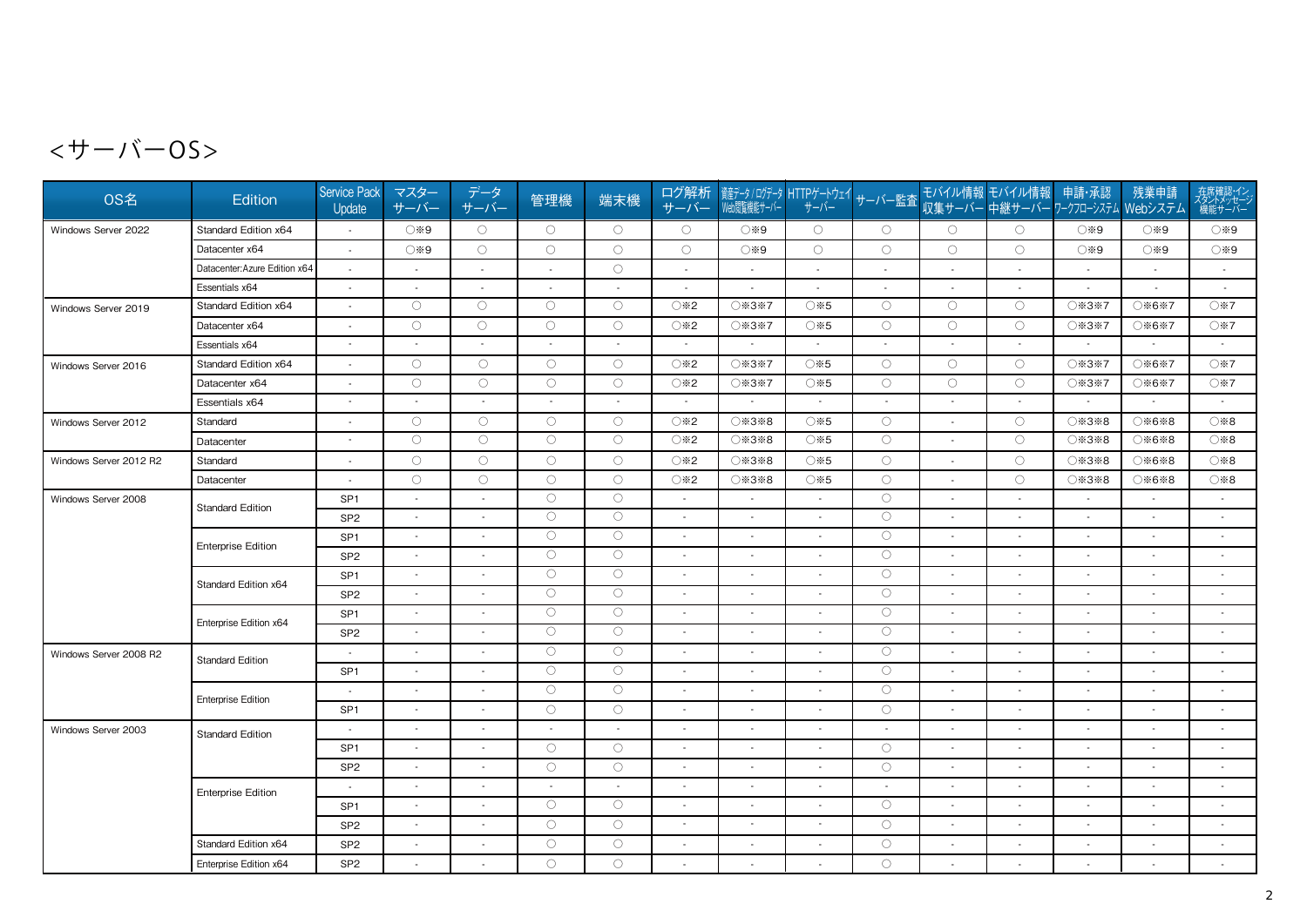## <サーバーOS>

| OS名                              | Edition                | Service Pack<br>Update   | マスター<br>サーバー             | データ<br>サーバー              | 管理機                      | 端末機                      | ログ解析<br>サーバー             | 資産データ/ログデータ HTTPゲートウェイ サーバー監査  <br>  Web閲覧機能サーバー     サーバー     サーバー |                          |                          |                          | モバイル情報 モバイル情報<br>収集サーバー 中継サーバー ワークフローシステム | 申請·承認                    | 在席確認・イン<br>スタントメッセージ<br>機能サーバー |
|----------------------------------|------------------------|--------------------------|--------------------------|--------------------------|--------------------------|--------------------------|--------------------------|--------------------------------------------------------------------|--------------------------|--------------------------|--------------------------|-------------------------------------------|--------------------------|--------------------------------|
| Windows Server 2003 R2           | Standard Edition       | SP <sub>2</sub>          | $\sim$                   | $\sim$                   | $\circ$                  | $\bigcirc$               | $\sim$                   | $\sim$                                                             | $\sim$                   | $\circ$                  | $\overline{\phantom{a}}$ | $\overline{\phantom{a}}$                  | $\sim$                   | $\sim$                         |
|                                  | Enterprise Edition     | SP <sub>2</sub>          | $\sim$                   | $\sim$                   | $\bigcirc$               | $\bigcirc$               | $\sim$                   | $\sim$                                                             | $\overline{\phantom{a}}$ | $\bigcirc$               | $\overline{\phantom{a}}$ | $\overline{\phantom{a}}$                  | $\overline{\phantom{a}}$ | $\sim$                         |
|                                  | Standard Edition x64   | SP <sub>2</sub>          | $\sim$                   | $\sim$                   | $\bigcirc$               | $\bigcirc$               | $\sim$                   | $\sim$                                                             | $\sim$                   | $\circ$                  | $\overline{\phantom{a}}$ | $\overline{\phantom{a}}$                  | $\sim$                   | $\sim$                         |
|                                  | Enterprise Edition x64 | SP <sub>2</sub>          | $\sim$                   | $\sim$                   | $\bigcirc$               | 0                        | $\sim$                   | $\sim$                                                             | $\sim$                   | $\bigcirc$               | $\overline{\phantom{a}}$ | $\overline{\phantom{a}}$                  | $\overline{\phantom{a}}$ | $\sim$                         |
| Windows 2000 Server              |                        | $\overline{\phantom{a}}$ | $\sim$                   | $\sim$                   | $\sim$                   | $\overline{\phantom{a}}$ | $\overline{\phantom{a}}$ | $\sim$                                                             | $\overline{\phantom{a}}$ | $\sim$                   | $\sim$                   | $\overline{\phantom{a}}$                  | $\overline{\phantom{a}}$ | $\sim$                         |
|                                  |                        | SP <sub>1</sub>          | $\sim$                   | $\sim$                   | $\sim$                   | $\overline{\phantom{a}}$ | $\overline{\phantom{a}}$ | $\sim$                                                             | $\overline{\phantom{a}}$ | $\overline{\phantom{a}}$ | $\sim$                   | $\overline{\phantom{a}}$                  | $\overline{\phantom{a}}$ | $\sim$                         |
|                                  | Server                 | SP <sub>2</sub>          | $\sim$                   | $\sim$                   | $\sim$                   | $\sim$                   | $\sim$                   | $\sim$                                                             | $\sim$                   | $\sim$                   | $\overline{\phantom{a}}$ | $\overline{\phantom{a}}$                  | $\sim$                   | $\sim$                         |
|                                  |                        | SP <sub>3</sub>          | $\sim$                   | $\sim$                   | $\sim$                   | $\overline{\phantom{a}}$ | $\overline{\phantom{a}}$ | $\overline{\phantom{a}}$                                           | $\overline{\phantom{a}}$ | $\overline{\phantom{a}}$ | $\overline{\phantom{a}}$ | $\overline{\phantom{a}}$                  | $\overline{\phantom{a}}$ | $\sim$                         |
|                                  |                        | SP <sub>4</sub>          | $\sim$                   | $\sim$                   | $\bigcirc$               | $\bigcirc$               | $\sim$                   | $\sim$                                                             | $\overline{\phantom{a}}$ | $\circ$                  | $\overline{\phantom{a}}$ | $\overline{\phantom{a}}$                  | $\overline{\phantom{a}}$ | $\sim$                         |
|                                  |                        | $\sim$                   | $\sim$                   | $\sim$                   | $\sim$                   | $\sim$                   | $\sim$                   | $\sim$                                                             | $\sim$                   | $\sim$                   | $\sim$                   | $\overline{\phantom{a}}$                  | $\sim$                   | $\sim$                         |
|                                  |                        | SP <sub>1</sub>          | $\sim$                   | $\sim$                   | $\sim$                   | $\sim$                   | $\sim$                   | $\sim$                                                             | $\sim$                   | $\sim$                   | $\sim$                   | $\overline{\phantom{a}}$                  | $\sim$                   | $\sim$                         |
|                                  | <b>Advanced Server</b> | SP <sub>2</sub>          | $\sim$                   | $\sim$                   | $\sim$                   | $\sim$                   | $\sim$                   | $\sim$                                                             | $\sim$                   | $\sim$                   | $\sim$                   | $\overline{\phantom{a}}$                  | $\overline{\phantom{a}}$ | $\sim$                         |
|                                  |                        | SP <sub>3</sub>          | $\sim$                   | $\sim$                   | $\sim$                   | $\sim$                   | $\overline{\phantom{a}}$ | $\sim$                                                             | $\overline{\phantom{a}}$ | $\overline{\phantom{a}}$ | $\sim$                   | $\overline{\phantom{a}}$                  | $\overline{\phantom{a}}$ | $\sim$                         |
|                                  |                        | SP <sub>4</sub>          | $\sim$                   | $\sim$                   | $\sim$                   | $\sim$                   | $\sim$                   | $\sim$                                                             | $\overline{\phantom{a}}$ | $\overline{\phantom{a}}$ | $\overline{\phantom{a}}$ | $\overline{\phantom{a}}$                  | $\sim$                   | $\overline{\phantom{a}}$       |
|                                  | 6 x 64                 | $\sim$                   | $\sim$                   | $\sim$                   | $\sim$                   | $\sim$                   | $\sim$                   | $\sim$                                                             | ○※4                      | $\sim$                   | $\sim$                   | $\overline{\phantom{a}}$                  | $\sim$                   | $\sim$                         |
| Red Hat® Enterprise Linux®Server | 7 x64                  | $\sim$                   | $\sim$                   | $\sim$                   | $\sim$                   | $\sim$                   | $\sim$                   | $\sim$                                                             | ○※4                      | $\sim$                   | $\sim$                   | $\overline{\phantom{a}}$                  | $\sim$                   | $\sim$                         |
|                                  | 8 x 64                 | $\sim$                   | $\overline{\phantom{a}}$ | $\overline{\phantom{a}}$ | $\overline{\phantom{a}}$ | $\sim$                   | $\sim$                   | $\sim$                                                             | ○※4                      | $\sim$                   | $\overline{\phantom{a}}$ | $\overline{\phantom{a}}$                  | $\sim$                   | $\sim$                         |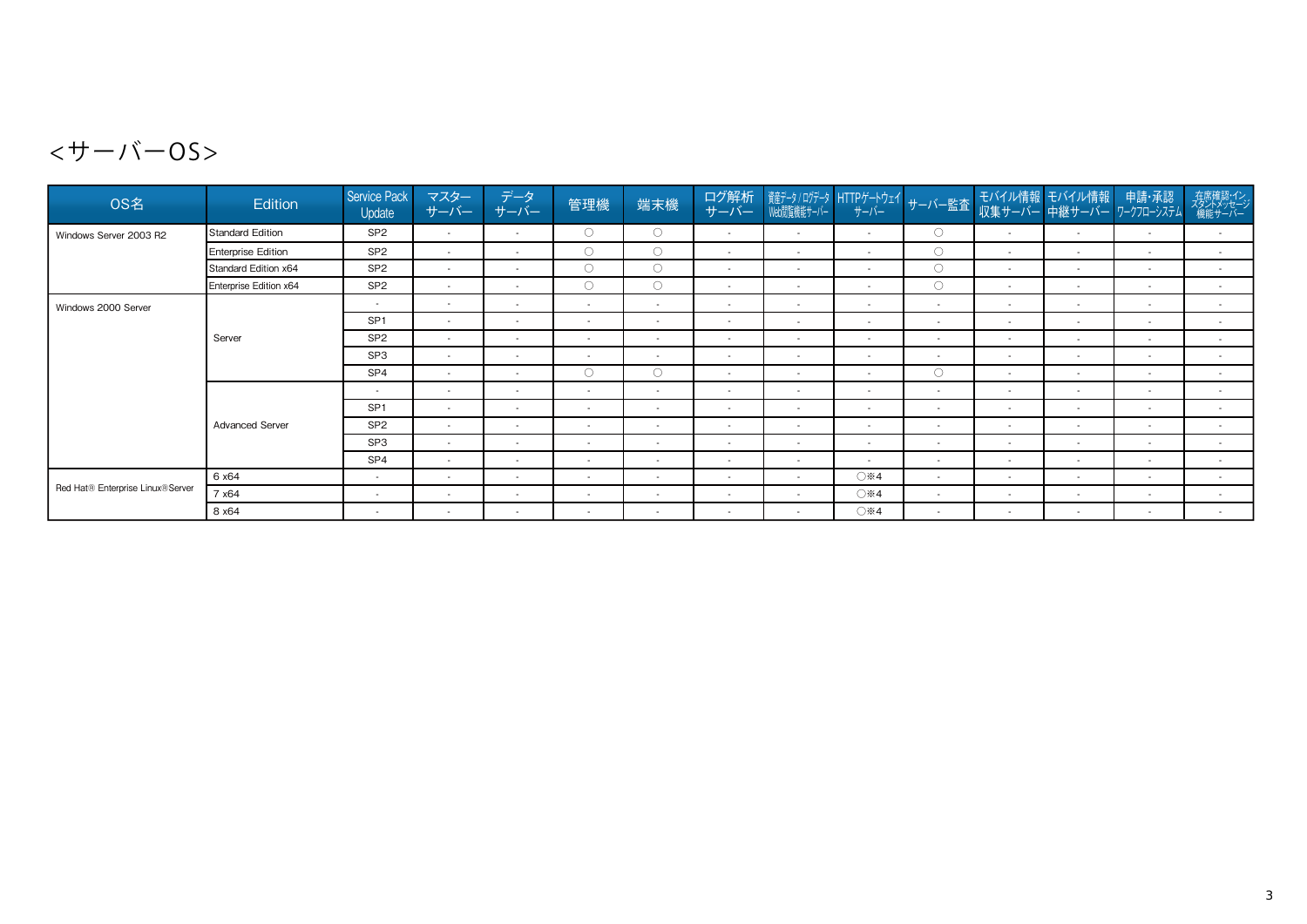| OS名                                          | Edition                          | <b>Service Pack</b><br>Update | マスター<br>サーバー             | データ<br>サーバー              | 管理機                | 端末機                | ログ解析<br>サーバー             | 資産データ / ログデータ<br>Web閲覧機能サーバー | HTTPゲートウェイ<br>サーバー       | サーバー監査                   |                          | モバイル情報 モバイル情報 申請・承認<br>収集サーバー 中継サーバー ワークフローシステム |                          | 在席確認・イン<br>スタントメッセージ<br>機能サーバー |
|----------------------------------------------|----------------------------------|-------------------------------|--------------------------|--------------------------|--------------------|--------------------|--------------------------|------------------------------|--------------------------|--------------------------|--------------------------|-------------------------------------------------|--------------------------|--------------------------------|
| Windows 11                                   | Home x64 Edition                 | $\overline{\phantom{a}}$      | $\blacksquare$           | $\sim$                   | $\circ$            | $\circ$            | $\sim$                   | $\overline{\phantom{a}}$     | $\sim$                   | $\sim$                   | $\overline{a}$           | $\overline{\phantom{a}}$                        | $\overline{\phantom{a}}$ | $\overline{\phantom{a}}$       |
| 以下バージョンまで対応しております。<br>・バージョン: 21H2           | Pro x64 Edition                  | $\overline{\phantom{a}}$      | $\blacksquare$           | $\blacksquare$           | $\circ$            | $\bigcirc$         | $\overline{\phantom{a}}$ | $\overline{\phantom{a}}$     | $\blacksquare$           | $\overline{\phantom{a}}$ | $\overline{\phantom{a}}$ | $\overline{\phantom{a}}$                        | $\overline{\phantom{a}}$ | $\overline{\phantom{a}}$       |
|                                              | Pro Education x64 Edition        | $\overline{\phantom{a}}$      | $\blacksquare$           | $\sim$                   | $\circ$            | $\circ$            | $\sim$                   | $\sim$                       | $\blacksquare$           | $\sim$                   | $\overline{\phantom{a}}$ | $\sim$                                          | $\sim$                   | $\overline{\phantom{a}}$       |
|                                              | Pro for WorkStations x64 Edition | $\overline{\phantom{a}}$      | $\blacksquare$           | $\blacksquare$           | $\circ$            | $\circ$            | $\sim$                   | $\sim$                       | $\overline{\phantom{a}}$ | $\overline{\phantom{a}}$ |                          | $\blacksquare$                                  | $\overline{\phantom{a}}$ | $\overline{\phantom{a}}$       |
|                                              | Enterprise x64 Edition           | $\sim$                        | $\sim$                   | $\blacksquare$           | $\overline{\circ}$ | $\overline{\circ}$ | $\sim$                   | $\sim$                       | $\blacksquare$           | $\blacksquare$           | $\overline{\phantom{a}}$ | $\blacksquare$                                  | $\sim$                   | $\sim$                         |
|                                              | Education x64 Edition            | $\overline{\phantom{a}}$      | $\blacksquare$           | $\mathcal{L}$            | $\circ$            | $\circ$            | $\sim$                   | $\overline{\phantom{a}}$     | $\overline{\phantom{a}}$ | $\sim$                   |                          | $\blacksquare$                                  | $\sim$                   | $\sim$                         |
|                                              | IoT Enterprise x64 Edition       | $\overline{\phantom{a}}$      | $\sim$                   | $\sim$                   | $\circ$            | $\circ$            | $\sim$                   | $\sim$                       | $\blacksquare$           | $\sim$                   | $\overline{\phantom{a}}$ | $\sim$                                          | $\sim$                   | $\sim$                         |
| Windows 10                                   | Home                             | $\overline{\phantom{a}}$      | $\sim$                   | $\sim$                   | $\bigcirc$         | $\bigcirc$         | $\sim$                   | $\overline{\phantom{a}}$     | $\blacksquare$           | $\sim$                   | $\sim$                   | $\overline{\phantom{a}}$                        | $\sim$                   | $\sim$                         |
| 以下バージョンまで対応しております。<br>· November 2021 Update | Home x64 Edition                 | $\overline{\phantom{a}}$      | $\blacksquare$           | $\overline{\phantom{a}}$ | $\circ$            | $\circ$            | $\overline{\phantom{a}}$ | $\overline{\phantom{a}}$     | $\overline{\phantom{a}}$ | $\sim$                   | $\overline{\phantom{a}}$ | $\overline{\phantom{a}}$                        | $\overline{\phantom{a}}$ | $\overline{\phantom{a}}$       |
| (バージョン: 21H2)                                | Pro                              | $\overline{\phantom{a}}$      | $\sim$                   | $\sim$                   | $\circ$            | $\circ$            | $\overline{\phantom{a}}$ | $\overline{\phantom{a}}$     | $\sim$                   | $\sim$                   | $\overline{\phantom{a}}$ | $\sim$                                          | $\sim$                   | $\overline{\phantom{a}}$       |
|                                              | Pro Education                    | $\blacksquare$                | $\sim$                   | $\overline{\phantom{a}}$ | $\bigcirc$         | $\bigcirc$         | $\overline{\phantom{a}}$ | $\overline{\phantom{a}}$     | $\blacksquare$           | $\overline{\phantom{a}}$ | $\overline{\phantom{a}}$ | $\blacksquare$                                  | $\sim$                   | $\overline{\phantom{a}}$       |
|                                              | Pro for WorkStations             | $\overline{\phantom{a}}$      | $\blacksquare$           | $\sim$                   | $\circ$            | $\bigcirc$         | $\sim$                   | $\sim$                       | $\blacksquare$           | $\sim$                   | $\sim$                   | $\blacksquare$                                  | $\sim$                   | $\sim$                         |
|                                              | Pro x64 Edition                  | $\overline{\phantom{a}}$      | $\blacksquare$           | $\sim$                   | $\circ$            | $\circ$            | $\overline{\phantom{a}}$ |                              | $\overline{\phantom{a}}$ | $\sim$                   | $\overline{\phantom{a}}$ | $\overline{\phantom{a}}$                        | $\sim$                   | $\sim$                         |
|                                              | Pro Education x64 Edition        | $\overline{\phantom{a}}$      | $\sim$                   | $\sim$                   | $\circ$            | $\bigcirc$         | $\overline{a}$           | $\sim$                       | $\overline{\phantom{a}}$ | $\sim$                   | $\sim$                   | $\sim$                                          | $\sim$                   | $\overline{a}$                 |
|                                              | Pro for WorkStations x64 Edition | $\sim$                        | $\sim$                   | $\sim$                   | $\bigcirc$         | $\bigcirc$         | $\sim$                   | $\sim$                       | $\overline{\phantom{a}}$ | $\sim$                   | $\overline{\phantom{a}}$ | $\blacksquare$                                  | $\sim$                   | $\sim$                         |
|                                              | Enterprise                       | $\sim$                        | $\sim$                   | $\sim$                   | $\circ$            | $\circ$            | $\sim$                   | $\sim$                       | $\overline{\phantom{a}}$ | $\sim$                   | $\overline{\phantom{a}}$ | $\blacksquare$                                  | $\sim$                   | $\sim$                         |
|                                              | Enterprise x64 Edition           | $\sim$                        | $\sim$                   | $\sim$                   | $\bigcirc$         | $\circ$            | $\sim$                   | $\sim$                       | $\overline{\phantom{a}}$ | $\sim$                   | $\overline{\phantom{a}}$ | $\overline{\phantom{a}}$                        | $\sim$                   | $\sim$                         |
|                                              | Education                        | $\sim$                        | $\sim$                   | $\sim$                   | $\bigcirc$         | $\bigcirc$         | $\sim$                   | $\sim$                       | $\overline{\phantom{a}}$ | $\sim$                   | $\overline{\phantom{a}}$ | $\overline{\phantom{a}}$                        | $\sim$                   | $\sim$                         |
|                                              | Education x64 Edition            | $\sim$                        | $\overline{\phantom{a}}$ | $\blacksquare$           | $\circ$            | $\circ$            | $\overline{\phantom{a}}$ | $\sim$                       | $\overline{\phantom{a}}$ | $\sim$                   | $\overline{\phantom{a}}$ | $\overline{\phantom{a}}$                        | $\blacksquare$           | $\sim$                         |
|                                              | <b>IoT</b> Enterprise            | $\sim$                        | $\sim$                   | $\sim$                   | $\circ$            | $\circ$            | $\sim$                   | $\sim$                       | $\overline{\phantom{a}}$ | $\sim$                   | $\sim$                   | $\blacksquare$                                  | $\sim$                   | $\sim$                         |
|                                              | IoT Enterprise x64 Edition       | $\sim$                        | $\overline{\phantom{a}}$ | $\sim$                   | $\bigcirc$         | $\bigcirc$         | $\sim$                   | $\sim$                       | $\blacksquare$           | $\sim$                   | $\overline{\phantom{a}}$ | $\blacksquare$                                  | $\sim$                   | $\sim$                         |
| Windows 8.1                                  |                                  | $\sim$                        | $\overline{\phantom{a}}$ | $\blacksquare$           | $\circ$            | $\circ$            | $\sim$                   | $\overline{\phantom{a}}$     | $\overline{\phantom{a}}$ | $\sim$                   | $\overline{\phantom{a}}$ | $\overline{\phantom{a}}$                        | $\sim$                   | $\sim$                         |
|                                              |                                  | Update 1                      | $\blacksquare$           | $\sim$                   | $\circ$            | $\circ$            | $\sim$                   | $\sim$                       | $\blacksquare$           | $\sim$                   | $\overline{\phantom{a}}$ | $\overline{\phantom{a}}$                        | $\sim$                   | $\overline{\phantom{a}}$       |
|                                              | with Bing                        | $\overline{a}$                | $\sim$                   | $\blacksquare$           | $\circ$            | $\circ$            | $\overline{\phantom{a}}$ | $\overline{\phantom{a}}$     | $\blacksquare$           | $\sim$                   | $\overline{\phantom{a}}$ | $\blacksquare$                                  | $\sim$                   | $\sim$                         |
|                                              |                                  | Update 1                      | $\sim$                   | $\overline{\phantom{a}}$ | $\circ$            | $\circ$            | $\overline{\phantom{a}}$ | $\sim$                       | $\blacksquare$           | $\sim$                   | $\overline{\phantom{a}}$ | $\overline{\phantom{a}}$                        | $\overline{\phantom{a}}$ | $\overline{\phantom{a}}$       |
|                                              | Pro                              | $\overline{\phantom{a}}$      | $\blacksquare$           | $\sim$                   | $\circ$            | $\circ$            | $\sim$                   | $\sim$                       | $\blacksquare$           | $\sim$                   | $\blacksquare$           | $\blacksquare$                                  | $\sim$                   | $\sim$                         |
|                                              |                                  | Update 1                      | $\blacksquare$           | $\blacksquare$           | $\circ$            | $\circ$            | $\overline{\phantom{a}}$ | $\overline{\phantom{a}}$     | $\blacksquare$           | $\sim$                   | $\blacksquare$           | $\blacksquare$                                  | $\sim$                   | $\blacksquare$                 |
|                                              | Pro With Media Center            | $\sim$                        | $\sim$                   | $\sim$                   | $\circ$            | $\circ$            | $\sim$                   | $\sim$                       | $\overline{\phantom{a}}$ | $\sim$                   | $\sim$                   | $\blacksquare$                                  | $\sim$                   | $\sim$                         |
|                                              |                                  | Update 1                      | $\sim$                   | $\sim$                   | $\circ$            | $\circ$            | $\sim$                   | $\sim$                       | $\sim$                   | $\sim$                   | $\overline{\phantom{a}}$ | $\overline{\phantom{a}}$                        | $\sim$                   | $\overline{\phantom{a}}$       |
|                                              | Enterprise                       | $\overline{\phantom{a}}$      | $\sim$                   | $\sim$                   | $\circ$            | $\circ$            | $\sim$                   | $\sim$                       | $\overline{\phantom{a}}$ | $\sim$                   | $\sim$                   | $\sim$                                          | $\sim$                   | $\sim$                         |
|                                              |                                  | Update 1                      | $\overline{\phantom{a}}$ | $\mathcal{L}$            | $\bigcirc$         | $\circ$            | $\overline{\phantom{a}}$ | $\overline{\phantom{a}}$     | $\blacksquare$           | $\sim$                   |                          | $\blacksquare$                                  | $\sim$                   | $\sim$                         |
|                                              | x64 Edition                      | $\sim$                        | $\blacksquare$           | $\sim$                   | $\bigcirc$         | $\bigcirc$         |                          |                              | $\sim$                   | $\sim$                   |                          |                                                 | $\overline{\phantom{a}}$ | $\overline{\phantom{a}}$       |
|                                              |                                  | Update 1                      | $\overline{\phantom{a}}$ | $\sim$                   | $\circ$            | $\circ$            | $\overline{\phantom{a}}$ | $\sim$                       | $\overline{\phantom{a}}$ | $\sim$                   | $\sim$                   | $\sim$                                          | $\sim$                   | $\sim$                         |
|                                              | with Bing x64 Edition            | $\overline{\phantom{a}}$      | $\blacksquare$           | $\sim$                   | $\circ$            | $\circ$            | $\sim$                   | $\sim$                       | $\blacksquare$           | $\sim$                   | $\overline{\phantom{a}}$ | $\blacksquare$                                  | $\sim$                   | $\sim$                         |
|                                              |                                  | Update 1                      | $\overline{\phantom{a}}$ | $\overline{\phantom{a}}$ | $\circ$            | $\circ$            | $\sim$                   |                              | $\overline{\phantom{a}}$ | $\overline{a}$           |                          | $\overline{\phantom{a}}$                        | $\overline{\phantom{a}}$ | $\overline{\phantom{a}}$       |
|                                              | Pro x64 Edition                  | $\overline{\phantom{a}}$      | $\sim$                   | $\sim$                   | $\circ$            | $\circ$            | $\sim$                   | $\sim$                       | $\blacksquare$           | $\sim$                   | $\overline{\phantom{a}}$ | $\blacksquare$                                  | $\sim$                   | $\sim$                         |
|                                              |                                  | Update 1                      | $\sim$                   | $\blacksquare$           | $\circ$            | $\circ$            | $\sim$                   | $\overline{\phantom{a}}$     | $\sim$                   | $\sim$                   | $\sim$                   | $\sim$                                          | $\sim$                   | $\overline{a}$                 |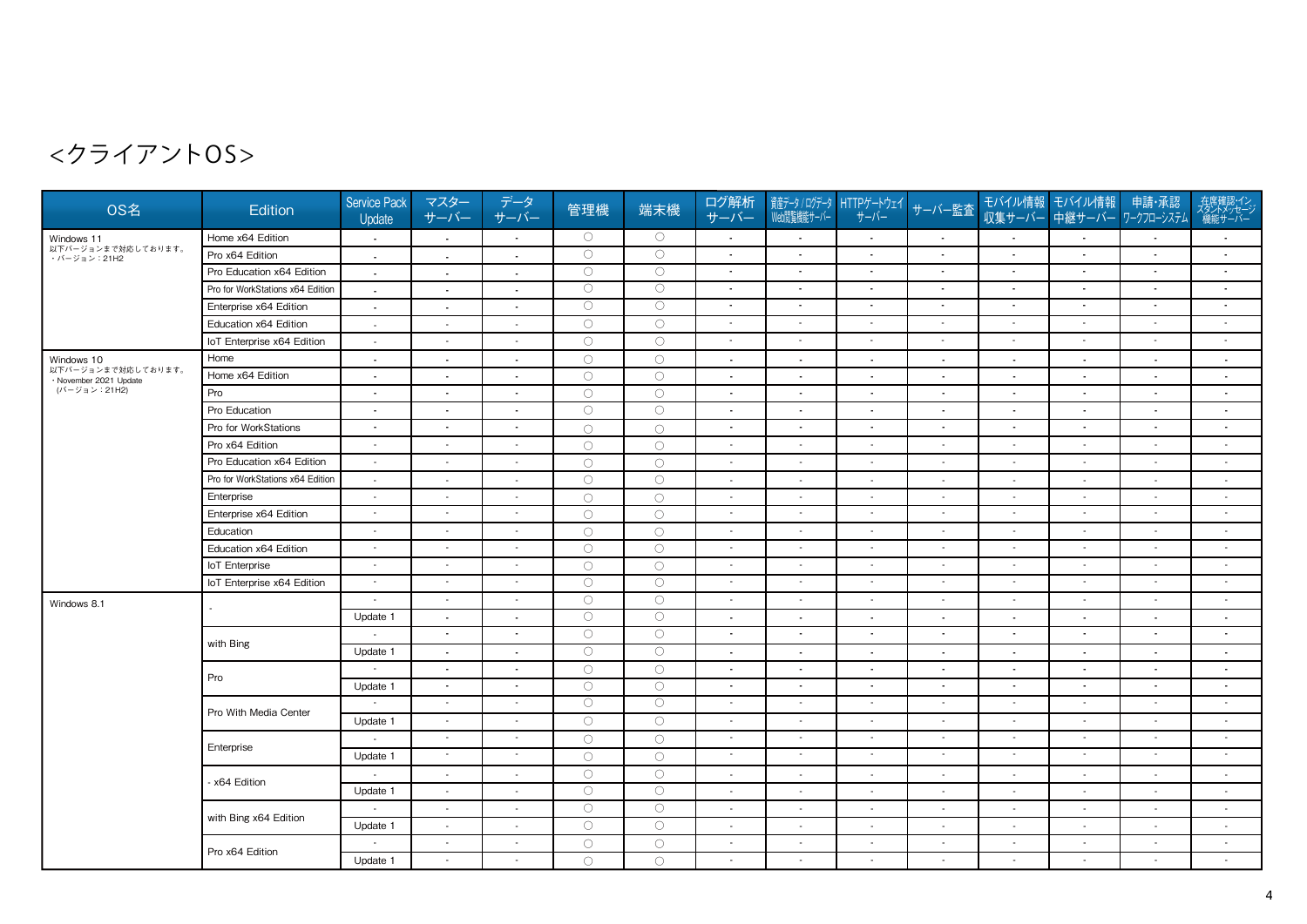| OS名         | Edition                                  | <b>Service Pack</b><br>Update               | マスター<br>サーバー                                                                                                                                                                                                                                                                                                                                                                                                                                                               | データ<br>サーバー              | 管理機                   | 端末機                      | ログ解析<br>サーバー             | 資産データ / ログデータ<br>Web閲覧機能サーバー       | サーバー                               | HTTPゲートウェイサーバー監査         |                          | モバイル情報 モバイル情報<br>収集サーバー 中継サーバー             | 申請·承認<br>ワークフローシステム      | 在席確認・イン<br>スタントメッセージ<br>機能サーバー |
|-------------|------------------------------------------|---------------------------------------------|----------------------------------------------------------------------------------------------------------------------------------------------------------------------------------------------------------------------------------------------------------------------------------------------------------------------------------------------------------------------------------------------------------------------------------------------------------------------------|--------------------------|-----------------------|--------------------------|--------------------------|------------------------------------|------------------------------------|--------------------------|--------------------------|--------------------------------------------|--------------------------|--------------------------------|
| Windows 8.1 | Pro With Media Center x64 Edition        | $\sim$                                      | $\sim$                                                                                                                                                                                                                                                                                                                                                                                                                                                                     | $\sim$                   | $\circ$               | $\circ$                  | $\sim$                   | $\sim$                             | $\sim$                             | $\sim$                   | $\sim$                   | $\sim$                                     | $\sim$                   | $\sim$                         |
|             |                                          | Update 1                                    | $\mathcal{L}$                                                                                                                                                                                                                                                                                                                                                                                                                                                              | $\sim$                   | $\circ$               | $\circ$                  | $\sim$                   | $\sim$                             | $\sim$                             | $\sim$                   | $\sim$                   | $\sim$                                     | $\sim$                   | $\sim$                         |
|             | Enterprise x64 Edition                   |                                             | $\blacksquare$                                                                                                                                                                                                                                                                                                                                                                                                                                                             | $\overline{a}$           | $\circ$               | $\circ$                  | $\overline{\phantom{a}}$ | $\overline{\phantom{a}}$           | $\overline{\phantom{a}}$           | $\sim$                   |                          | $\blacksquare$                             | $\overline{\phantom{a}}$ | $\overline{\phantom{a}}$       |
|             |                                          | Update 1                                    | $\blacksquare$                                                                                                                                                                                                                                                                                                                                                                                                                                                             | $\sim$                   | $\bigcirc$            | $\circ$                  | $\overline{\phantom{a}}$ | $\overline{\phantom{a}}$           | $\overline{\phantom{a}}$           | $\mathbf{r}$             |                          | $\overline{\phantom{a}}$                   | $\overline{\phantom{a}}$ | $\overline{\phantom{a}}$       |
|             | Embedded Industry Pro                    |                                             | $\blacksquare$                                                                                                                                                                                                                                                                                                                                                                                                                                                             | $\sim$                   | $\circ$               | $\circ$                  | $\sim$                   | $\sim$                             | $\overline{\phantom{a}}$           | $\overline{\phantom{a}}$ |                          | $\overline{\phantom{a}}$                   | $\overline{\phantom{a}}$ | $\sim$                         |
|             |                                          | Update 1                                    | $\sim$                                                                                                                                                                                                                                                                                                                                                                                                                                                                     | $\sim$                   | $\circ$               | $\circ$                  | $\sim$                   | $\sim$                             | $\overline{a}$                     | $\sim$                   |                          | $\overline{a}$                             | $\sim$                   | $\sim$                         |
|             | Embedded Industry Pro x64 Edition        |                                             | $\sim$                                                                                                                                                                                                                                                                                                                                                                                                                                                                     | $\mathcal{L}$            | $\circ$               | $\circ$                  | $\sim$                   | $\sim$                             | $\sim$                             | $\sim$                   | $\sim$                   | $\sim$                                     | $\sim$                   | $\sim$                         |
|             |                                          | Update 1                                    | $\sim$                                                                                                                                                                                                                                                                                                                                                                                                                                                                     | $\mathcal{L}$            | $\bigcirc$            | $\bigcirc$               | $\sim$                   | $\sim$                             | $\sim$                             | $\sim$                   | $\sim$                   | $\blacksquare$                             | $\sim$                   | $\sim$                         |
|             | <b>Embedded Industry Enterprise</b>      |                                             | $\overline{\phantom{a}}$                                                                                                                                                                                                                                                                                                                                                                                                                                                   | $\blacksquare$           | $\circ$               | $\circ$                  | $\sim$                   | $\overline{\phantom{a}}$           | $\sim$                             | $\sim$                   | $\sim$                   | $\blacksquare$                             | $\sim$                   | $\sim$                         |
|             |                                          | Update 1                                    | $\blacksquare$                                                                                                                                                                                                                                                                                                                                                                                                                                                             | $\sim$                   | $\circ$               | $\bigcirc$               | $\sim$                   | $\sim$                             | $\sim$                             | $\sim$                   | $\sim$                   | $\overline{\phantom{a}}$                   | $\blacksquare$           | $\sim$                         |
|             | Embedded Industry Enterprise x64 Edition |                                             | $\frac{1}{2} \left( \frac{1}{2} \right) \left( \frac{1}{2} \right) \left( \frac{1}{2} \right) \left( \frac{1}{2} \right) \left( \frac{1}{2} \right) \left( \frac{1}{2} \right) \left( \frac{1}{2} \right) \left( \frac{1}{2} \right) \left( \frac{1}{2} \right) \left( \frac{1}{2} \right) \left( \frac{1}{2} \right) \left( \frac{1}{2} \right) \left( \frac{1}{2} \right) \left( \frac{1}{2} \right) \left( \frac{1}{2} \right) \left( \frac{1}{2} \right) \left( \frac$ | $\overline{\phantom{a}}$ | $\circ$               | $\circ$                  | $\sim$                   | $\overline{\phantom{a}}$           | $\overline{\phantom{a}}$           | $\sim$                   |                          | $\overline{\phantom{a}}$                   | $\blacksquare$           | $\sim$                         |
|             |                                          | Update 1                                    | $\blacksquare$                                                                                                                                                                                                                                                                                                                                                                                                                                                             | $\blacksquare$           | $\circ$               | $\bigcirc$               | $\sim$                   | $\overline{\phantom{a}}$           | $\overline{\phantom{a}}$           | $\blacksquare$           |                          |                                            | $\blacksquare$           | $\overline{\phantom{a}}$       |
| Windows 8   |                                          | $\sim$                                      | $\sim$                                                                                                                                                                                                                                                                                                                                                                                                                                                                     | $\sim$                   | $\circ$               | $\circ$                  | $\sim$                   | $\sim$                             | $\sim$                             | $\sim$                   | $\overline{a}$           | $\sim$                                     | $\sim$                   | $\sim$                         |
|             | Pro                                      | $\sim$                                      | $\blacksquare$                                                                                                                                                                                                                                                                                                                                                                                                                                                             | $\blacksquare$           | $\circ$               | $\circ$                  | $\sim$                   | $\sim$                             | $\mathbf{r}$                       | $\sim$                   |                          | $\sim$                                     | $\overline{\phantom{a}}$ | $\sim$                         |
|             | Pro With Media Center                    | $\sim$                                      | $\mathcal{L}_{\mathcal{A}}$                                                                                                                                                                                                                                                                                                                                                                                                                                                | $\sim$                   | $\bigcirc$            | $\circ$                  | $\sim$                   | $\sim$                             | ÷.                                 | $\sim$                   | $\sim$                   | $\sim$                                     | $\sim$                   | $\sim$                         |
|             | Enterprise                               | $\sim$                                      | $\mathcal{L}_{\mathcal{A}}$                                                                                                                                                                                                                                                                                                                                                                                                                                                | $\sim$                   | $\bigcirc$            | $\circ$                  | $\sim$                   | $\sim$                             | $\sim$                             | $\sim$                   |                          | $\sim$                                     | $\sim$                   | $\sim$                         |
|             | x64 Edition                              | $\sim$                                      | $\blacksquare$                                                                                                                                                                                                                                                                                                                                                                                                                                                             | $\blacksquare$           | $\circ$               | $\circ$                  | $\sim$                   | $\overline{\phantom{a}}$           | $\sim$                             | $\sim$                   |                          | ٠                                          | $\sim$                   | $\sim$                         |
|             | Pro x64 Edition                          | $\sim$                                      | $\blacksquare$                                                                                                                                                                                                                                                                                                                                                                                                                                                             | $\sim$                   | $\circ$               | $\circ$                  | $\sim$                   | $\sim$                             | $\sim$                             | $\sim$                   |                          |                                            | $\sim$                   | $\sim$                         |
|             | Pro With Media Center x64 Edition        | $\sim$                                      | $\sim$                                                                                                                                                                                                                                                                                                                                                                                                                                                                     | $\blacksquare$           | $\circ$               | $\circ$                  | $\sim$                   | $\sim$                             | $\mathbf{r}$                       | $\blacksquare$           | $\overline{a}$           | $\mathcal{L}_{\mathcal{A}}$                | $\blacksquare$           | $\sim$                         |
|             | Enterprise x64 Edition                   | $\sim$                                      | $\sim$                                                                                                                                                                                                                                                                                                                                                                                                                                                                     | $\sim$                   | $\circ$               | $\circ$                  | $\sim$                   | $\sim$                             | $\blacksquare$                     | $\sim$                   | $\overline{a}$           | $\mathcal{L}_{\mathcal{A}}$                | $\blacksquare$           | $\sim$                         |
| Windows 7   | Home Premium                             | $\sim$                                      | $\sim$                                                                                                                                                                                                                                                                                                                                                                                                                                                                     | $\sim$                   | $\sim$                | $\blacksquare$           | $\sim$                   | $\sim$                             | $\sim$                             | $\sim$                   | $\overline{a}$           | $\blacksquare$                             | $\overline{\phantom{a}}$ | $\sim$                         |
|             |                                          | SP <sub>1</sub>                             | $\blacksquare$                                                                                                                                                                                                                                                                                                                                                                                                                                                             | $\sim$                   | $\sim$                | $\blacksquare$           | $\sim$                   | $\sim$                             | $\sim$                             | $\sim$                   | $\overline{\phantom{a}}$ | $\overline{\phantom{a}}$                   | $\sim$                   | $\sim$                         |
|             | Home Premium x64 Edition                 | $\sim$                                      | $\sim$                                                                                                                                                                                                                                                                                                                                                                                                                                                                     | $\sim$                   | $\sim$                | $\blacksquare$           | $\sim$                   | $\sim$                             | $\blacksquare$                     | $\sim$                   | $\overline{\phantom{a}}$ | $\blacksquare$                             | $\sim$                   | $\sim$                         |
|             |                                          | SP <sub>1</sub>                             | $\mathcal{L}_{\mathcal{A}}$                                                                                                                                                                                                                                                                                                                                                                                                                                                | $\blacksquare$           | $\sim$                | $\overline{\phantom{a}}$ | $\sim$                   | $\overline{\phantom{a}}$           | $\overline{\phantom{a}}$           | $\overline{\phantom{a}}$ |                          | $\overline{\phantom{a}}$                   | $\overline{\phantom{a}}$ | $\sim$                         |
|             | Professional                             | $\sim$                                      | $\sim$                                                                                                                                                                                                                                                                                                                                                                                                                                                                     | $\overline{\phantom{a}}$ | $\circ$               | $\bigcirc$               | $\sim$                   | $\overline{\phantom{a}}$           | $\blacksquare$                     | $\sim$                   |                          | $\overline{\phantom{a}}$                   | $\blacksquare$           | $\overline{\phantom{a}}$       |
|             |                                          | SP <sub>1</sub>                             | $\blacksquare$                                                                                                                                                                                                                                                                                                                                                                                                                                                             | $\overline{\phantom{a}}$ | $\bigcirc$            | $\bigcirc$               | $\sim$                   | $\sim$                             | $\overline{\phantom{a}}$           | $\sim$                   | $\sim$                   | $\sim$                                     | $\overline{\phantom{a}}$ | $\sim$                         |
|             | Professional x64 Edition                 | $\sim$<br>SP <sub>1</sub>                   | $\mathcal{L}_{\mathcal{A}}$                                                                                                                                                                                                                                                                                                                                                                                                                                                | $\overline{\phantom{a}}$ | $\circ$<br>$\bigcirc$ | $\circ$<br>$\circ$       | $\overline{\phantom{a}}$ | $\overline{\phantom{a}}$           | $\sim$                             | $\sim$                   | $\overline{\phantom{a}}$ | $\blacksquare$                             | $\overline{\phantom{a}}$ | $\sim$                         |
|             |                                          |                                             | $\blacksquare$                                                                                                                                                                                                                                                                                                                                                                                                                                                             | $\overline{\phantom{a}}$ | $\circ$               | $\circ$                  | $\overline{\phantom{a}}$ | $\overline{\phantom{a}}$           | $\sim$                             | $\sim$                   | $\sim$                   | $\overline{\phantom{a}}$                   | $\overline{\phantom{a}}$ | $\sim$                         |
|             | Enterprise                               | $\overline{\phantom{a}}$<br>SP <sub>1</sub> | $\sim$<br>$\sim$                                                                                                                                                                                                                                                                                                                                                                                                                                                           | $\sim$<br>$\sim$         | $\circ$               | $\circ$                  | $\overline{\phantom{a}}$ | $\overline{\phantom{a}}$           | $\overline{\phantom{a}}$           | $\mathcal{L}$            |                          | $\blacksquare$                             | $\overline{\phantom{a}}$ | $\sim$                         |
|             |                                          |                                             | $\blacksquare$                                                                                                                                                                                                                                                                                                                                                                                                                                                             | $\sim$                   | $\circ$               | $\circ$                  | $\overline{\phantom{a}}$ | $\overline{\phantom{a}}$           | $\overline{\phantom{a}}$           | $\sim$                   |                          |                                            | $\sim$                   | $\sim$                         |
|             | Enterprise x64 Edition                   | $\overline{\phantom{a}}$<br>SP <sub>1</sub> | $\mathcal{L}_{\mathcal{A}}$                                                                                                                                                                                                                                                                                                                                                                                                                                                | $\sim$                   | $\circ$               | $\circ$                  | $\sim$                   | $\sim$                             | $\overline{\phantom{a}}$           | $\sim$                   |                          |                                            | $\overline{\phantom{a}}$ | $\sim$                         |
|             |                                          | $\sim$                                      | $\mathcal{L}_{\mathcal{A}}$                                                                                                                                                                                                                                                                                                                                                                                                                                                | $\sim$                   | $\circ$               | $\circ$                  | $\sim$                   | $\sim$                             | $\sim$                             | $\sim$                   | $\sim$                   | $\overline{a}$                             | $\sim$                   | $\sim$                         |
|             | Ultimate                                 | SP <sub>1</sub>                             | $\blacksquare$                                                                                                                                                                                                                                                                                                                                                                                                                                                             | $\sim$                   | $\circ$               | $\bigcirc$               | $\sim$<br>$\sim$         | $\sim$                             | $\overline{\phantom{a}}$<br>$\sim$ | $\sim$<br>$\sim$         | $\sim$                   | $\sim$                                     | $\overline{\phantom{a}}$ | $\sim$                         |
|             |                                          | $\overline{\phantom{a}}$                    | $\blacksquare$                                                                                                                                                                                                                                                                                                                                                                                                                                                             | $\blacksquare$           | $\bigcirc$            | $\bigcirc$               | $\overline{\phantom{a}}$ | $\sim$<br>$\overline{\phantom{a}}$ | $\overline{\phantom{a}}$           | $\sim$                   | $\sim$<br>$\sim$         | $\sim$                                     | $\sim$<br>$\sim$         | $\sim$                         |
|             | Ultimate x64 Edition                     | SP <sub>1</sub>                             | $\mathbb{Z}^+$                                                                                                                                                                                                                                                                                                                                                                                                                                                             | $\mathbf{r}$             | $\bigcirc$            | $\circ$                  | $\overline{\phantom{a}}$ |                                    | $\overline{\phantom{a}}$           | $\mathcal{L}$            |                          | $\overline{\phantom{a}}$<br>$\blacksquare$ | $\sim$                   | $\sim$                         |
|             |                                          |                                             |                                                                                                                                                                                                                                                                                                                                                                                                                                                                            |                          |                       |                          |                          |                                    |                                    |                          |                          |                                            |                          |                                |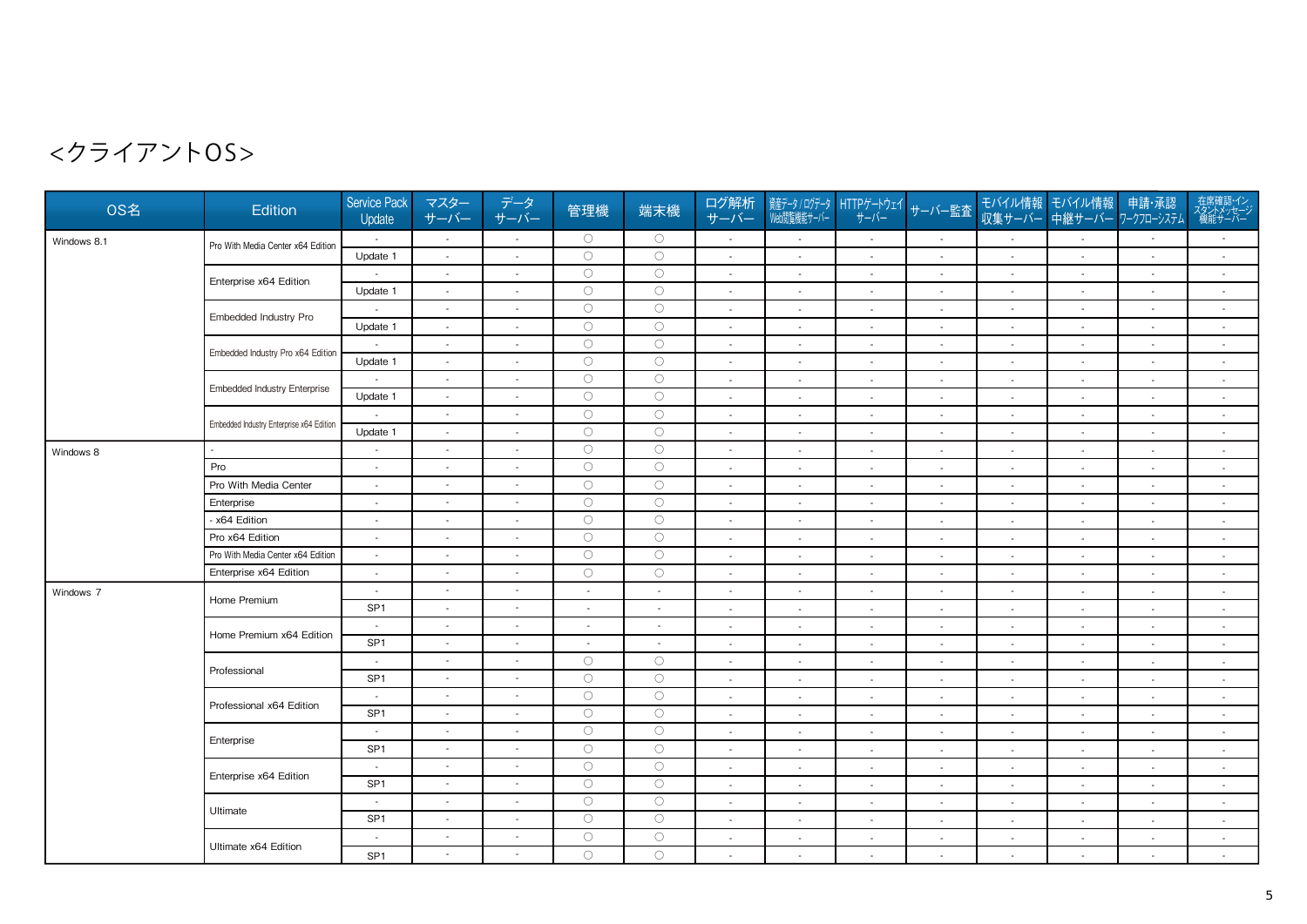| OS名           | Edition                  | <b>Service Pack</b><br>Update | マスター<br>サーバー             | データ<br>サーバー                 | 管理機                      | 端末機                      | ログ解析<br>サーバー             | 資産データ/ログデータ<br>Web閲覧機能サーバー  | HTTPゲートウェイ               | サーバー監査                   |                          | モバイル情報 モバイル情報<br>収集サーバー 中継サーバー | 申請·承認<br>ワークフローシステム         | 在席確認・イン<br>スタントメッセージ<br>機能サーバー |
|---------------|--------------------------|-------------------------------|--------------------------|-----------------------------|--------------------------|--------------------------|--------------------------|-----------------------------|--------------------------|--------------------------|--------------------------|--------------------------------|-----------------------------|--------------------------------|
| Windows Vista |                          | $\sim$                        | $\sim$                   | $\blacksquare$              | $\sim$                   | $\sim$                   | $\sim$                   | $\sim$                      | $\sim$                   | $\sim$                   | $\sim$                   | $\sim$                         | $\sim$                      | $\sim$                         |
|               | Home Basic               | SP <sub>1</sub>               | $\sim$                   | $\blacksquare$              | $\sim$                   | $\overline{\phantom{a}}$ | $\sim$                   | $\sim$                      | $\sim$                   | $\overline{\phantom{a}}$ | $\overline{\phantom{a}}$ | $\overline{\phantom{a}}$       | $\overline{\phantom{a}}$    | $\sim$                         |
|               |                          | SP <sub>2</sub>               | $\sim$                   | $\sim$                      | $\overline{\phantom{a}}$ | $\overline{\phantom{a}}$ | $\overline{\phantom{a}}$ | $\sim$                      | $\overline{a}$           | $\sim$                   | $\overline{\phantom{a}}$ | $\overline{a}$                 | $\sim$                      | $\sim$                         |
|               |                          | $\sim$                        | $\sim$                   | $\sim$                      | $\sim$                   | $\blacksquare$           | $\sim$                   | $\sim$                      | $\sim$                   | $\overline{\phantom{a}}$ | $\sim$                   | $\sim$                         | $\sim$                      | $\sim$                         |
|               | Home Basic x64 Edition   | SP <sub>1</sub>               | $\sim$                   | $\blacksquare$              | $\sim$                   | $\sim$                   | $\overline{\phantom{a}}$ | $\overline{\phantom{a}}$    |                          | $\sim$                   | $\overline{\phantom{a}}$ | $\sim$                         | $\blacksquare$              | $\sim$                         |
|               |                          | SP <sub>2</sub>               | $\sim$                   | $\blacksquare$              | $\sim$                   | $\sim$                   | $\sim$                   | $\sim$                      | $\sim$                   | $\blacksquare$           | $\overline{\phantom{a}}$ | $\sim$                         | $\sim$                      | $\sim$                         |
|               |                          | $\sim$                        | $\sim$                   | $\sim$                      | $\sim$                   | $\sim$                   | $\sim$                   | $\sim$                      | $\sim$                   | $\overline{\phantom{a}}$ | $\sim$                   | $\sim$                         | $\sim$                      | $\sim$                         |
|               | Home Premium             | SP <sub>1</sub>               | $\sim$                   | $\mathcal{L}_{\mathcal{A}}$ | $\overline{\phantom{a}}$ | $\overline{\phantom{a}}$ | $\blacksquare$           | $\overline{\phantom{a}}$    | $\overline{\phantom{a}}$ | $\sim$                   | $\sim$                   | $\overline{\phantom{a}}$       | $\overline{\phantom{a}}$    | $\blacksquare$                 |
|               |                          | SP <sub>2</sub>               | $\sim$                   | $\sim$                      | $\sim$                   | $\sim$                   | $\sim$                   | $\sim$                      | $\sim$                   | $\sim$                   | $\sim$                   | $\sim$                         | $\sim$                      | $\sim$                         |
|               |                          | $\sim$                        | $\sim$                   | $\blacksquare$              | $\sim$                   | $\sim$                   | $\sim$                   | $\sim$                      | $\sim$                   | $\blacksquare$           | $\sim$                   | $\sim$                         | $\overline{\phantom{a}}$    | $\sim$                         |
|               | Home Premium x64 Edition | SP <sub>1</sub>               | $\sim$                   | $\sim$                      | $\sim$                   | ÷                        | $\sim$                   | $\sim$                      | $\sim$                   | $\sim$                   | $\overline{\phantom{a}}$ | $\overline{a}$                 | $\mathcal{L}_{\mathcal{A}}$ | $\sim$                         |
|               |                          | SP <sub>2</sub>               | $\sim$                   | $\sim$                      | $\sim$                   | $\sim$                   | $\sim$                   | $\sim$                      | $\sim$                   | $\sim$                   | $\overline{\phantom{a}}$ | $\sim$                         | $\sim$                      | $\sim$                         |
|               |                          | $\sim$                        | $\sim$                   | $\blacksquare$              | $\circ$                  | $\circ$                  | $\sim$                   | $\overline{\phantom{a}}$    | $\sim$                   | $\overline{\phantom{a}}$ | $\overline{\phantom{a}}$ | $\overline{\phantom{a}}$       | $\blacksquare$              | $\overline{\phantom{a}}$       |
|               | <b>Business</b>          | SP <sub>1</sub>               | $\sim$                   | $\mathcal{L}_{\mathcal{A}}$ | $\circ$                  | $\circ$                  | $\sim$                   | $\sim$                      | $\sim$                   | $\blacksquare$           | $\overline{\phantom{a}}$ | $\overline{a}$                 | $\blacksquare$              | $\sim$                         |
|               |                          | SP <sub>2</sub>               | $\sim$                   | $\blacksquare$              | $\bigcirc$               | $\bigcirc$               | $\sim$                   | $\sim$                      | $\sim$                   | $\overline{\phantom{a}}$ | $\overline{\phantom{a}}$ | $\sim$                         | $\overline{\phantom{a}}$    | $\sim$                         |
|               | Business x64 Edition     | $\sim$                        | $\sim$                   | $\mathcal{L}_{\mathcal{A}}$ | $\bigcirc$               | $\circ$                  | $\omega$                 | $\mathcal{L}_{\mathcal{A}}$ | $\sim$                   | $\sim$                   | $\sim$                   | $\overline{\phantom{a}}$       | $\overline{\phantom{a}}$    | $\sim$                         |
|               |                          | SP <sub>1</sub>               | $\sim$                   | $\sim$                      | $\circ$                  | $\circ$                  | $\sim$                   | $\sim$                      | $\sim$                   | $\mathbf{r}$             | $\sim$                   | $\sim$                         | $\sim$                      | $\sim$                         |
|               |                          | SP <sub>2</sub>               | $\sim$                   | $\sim$                      | $\circ$                  | $\bigcirc$               | $\sim$                   | $\sim$                      | $\sim$                   | $\blacksquare$           | $\overline{\phantom{a}}$ | $\sim$                         | $\overline{\phantom{a}}$    | $\sim$                         |
|               |                          | $\sim$                        | $\sim$                   | $\sim$                      | $\circ$                  | $\bigcirc$               | $\blacksquare$           | $\sim$                      | $\sim$                   | $\overline{\phantom{a}}$ | $\sim$                   | $\overline{\phantom{a}}$       | $\blacksquare$              | $\blacksquare$                 |
|               | Enterprise               | SP <sub>1</sub>               | $\sim$                   | $\sim$                      | $\circ$                  | $\circ$                  | $\sim$                   | $\sim$                      | $\sim$                   | $\blacksquare$           | $\sim$                   | $\sim$                         | $\blacksquare$              | $\sim$                         |
|               |                          | SP <sub>2</sub>               | $\sim$                   | $\overline{\phantom{a}}$    | $\circ$                  | $\circ$                  | $\sim$                   | $\sim$                      | $\sim$                   | $\overline{\phantom{a}}$ | $\overline{\phantom{a}}$ | $\overline{\phantom{a}}$       | $\overline{\phantom{a}}$    | $\sim$                         |
|               |                          | $\sim$                        | $\overline{\phantom{a}}$ | $\sim$                      | $\circ$                  | $\circ$                  | $\sim$                   | $\sim$                      | $\sim$                   | $\blacksquare$           | $\overline{\phantom{a}}$ | $\overline{a}$                 | $\overline{\phantom{a}}$    | $\overline{\phantom{a}}$       |
|               | Enterprise x64 Edition   | SP <sub>1</sub>               | $\sim$                   | $\blacksquare$              | $\bigcirc$               | $\circ$                  | $\sim$                   | $\sim$                      | $\sim$                   | $\blacksquare$           | $\sim$                   | $\sim$                         | $\sim$                      | $\sim$                         |
|               |                          | SP <sub>2</sub>               | $\sim$                   | $\mathcal{L}$               | $\circ$                  | $\circ$                  | $\sim$                   | $\overline{\phantom{a}}$    | $\overline{\phantom{a}}$ | $\overline{\phantom{a}}$ | $\overline{\phantom{a}}$ | $\sim$                         | $\overline{\phantom{a}}$    | $\overline{\phantom{a}}$       |
|               |                          | $\sim$                        | $\sim$                   | $\blacksquare$              | $\circ$                  | $\circ$                  | $\sim$                   | $\sim$                      | $\sim$                   | $\blacksquare$           | $\overline{\phantom{a}}$ | $\sim$                         | $\sim$                      | $\sim$                         |
|               | Ultimate                 | SP <sub>1</sub>               | $\sim$                   | $\mathcal{L}$               | $\circ$                  | $\circ$                  | $\sim$                   | $\sim$                      | $\sim$                   | $\overline{\phantom{a}}$ | $\sim$                   | $\sim$                         | $\sim$                      | $\sim$                         |
|               |                          | SP <sub>2</sub>               | $\overline{\phantom{a}}$ | $\overline{a}$              | $\bigcirc$               | $\bigcirc$               | $\blacksquare$           | $\overline{\phantom{a}}$    | $\overline{\phantom{a}}$ | $\sim$                   | $\sim$                   |                                | $\mathcal{L}_{\mathcal{A}}$ | $\overline{\phantom{a}}$       |
|               |                          | $\sim$                        | $\sim$                   | $\blacksquare$              | $\circ$                  | $\circ$                  | $\sim$                   | $\sim$                      | $\sim$                   | $\sim$                   | $\sim$                   | $\sim$                         | $\overline{\phantom{a}}$    | $\sim$                         |
|               | Ultimate x64 Edition     | SP <sub>1</sub>               | $\sim$                   | $\mathcal{L}_{\mathcal{A}}$ | $\circ$                  | $\circ$                  | $\sim$                   | $\sim$                      | $\sim$                   | $\sim$                   | $\sim$                   | $\sim$                         | $\sim$                      | $\sim$                         |
|               |                          | SP <sub>2</sub>               | $\sim$                   | $\sim$                      | $\bigcirc$               | $\bigcirc$               | $\sim$                   | $\sim$                      | $\overline{\phantom{a}}$ | $\overline{\phantom{a}}$ | $\sim$                   | $\sim$                         | $\blacksquare$              | $\sim$                         |